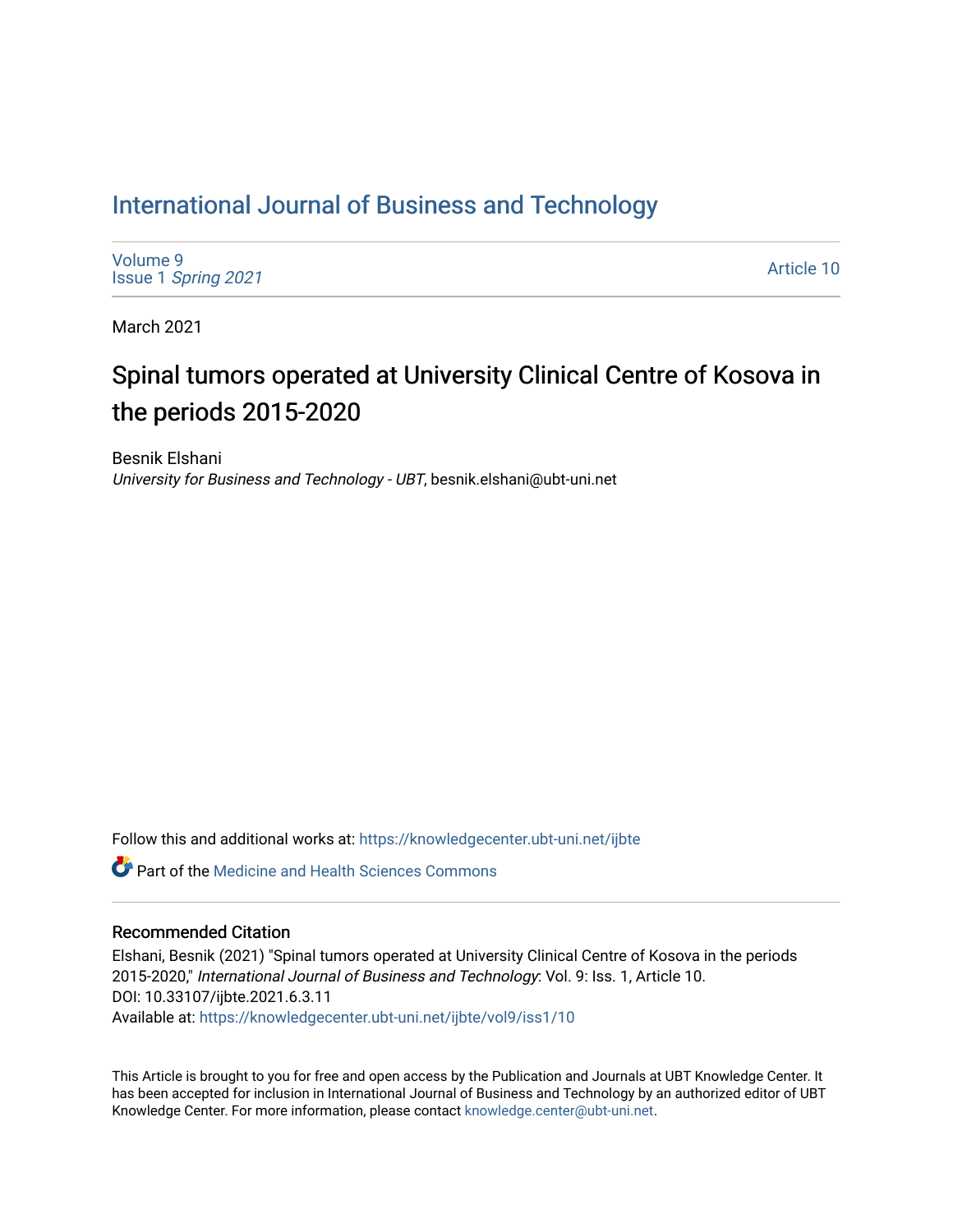

# **Spinal tumors operated at University Clinical Centre of Kosova in the periods 2015-2020**

Besnik Elshani<sup>1</sup>, Arion Elshani<sup>2</sup> Fëllënza Spahiu<sup>1</sup> <sup>1</sup>UBT – Higher Education Institution, Lagjja Kalabria, 10000 p.n., Pristina, Republic of Kosovo <sup>2</sup>Faculty of Medicine, University "Hasan Prishtina", Rrethi i Spitalit p.n., 10000, Prishtina, Republic of Kosovo

#### **Abstract**

**Introduction: Spinal tumors** are abnormal masses that grow uncontrollably from normal cell growth and are mainly located around the **spinal cord** and **column.** Primary tumors originate in the spine or spinal cord while secondary or **metastatic** tumors appear in other parts of the body and spread from there to the spine. Spinal tumors are referred to depending on the region where they appear (Cervical, thoracic lumbar and sacrum), as well as their location on the spine.

**Purpose:** The purpose of this research was the analysis of spinal tumors operated and treated at the University Clinical Center of Kosovo in the Neurosurgery Clinic.

**Materials and methods:** In this retrospective clinical study, are taken into account spinal tumors operated in the Emergency Center of UCCK during the period 2015-2020 . Depending on the region and location of the tumors, the patients who underwent the operations were selected in Observation groups.

**Results:** In the neurosurgery clinic at UCCK since 2015-2020 have been operated and treated a number of 66 cases of spinal tumors . In the results obtained it was noticed that most of the patients were females with a total of 40 cases or 60.61%. The researched cases were also looked at in terms of neurological function, 29 patients had neurological deficits expressed as Quadriparesis, Quadriplegia, Paraparesis and Paraplegia. The time that patients spent in the Neurosurgery Clinic at UCCK, varies depending on the region where the operation was performed and the condition of the patients after the operation.

**Conclusion:** From the results achieved in this research we have concluded that women have been more prone to the formation of back tumors in almost 2/3 of cases (60.61%) compared to men. Depending on the location of the tumors it has been seen that the most common are tumors of the Lumbo-Sacral region expressed as Meningiomas, Astrocytoma, Ependymoma, Neurinoma and Metastatic Tumors.

# **Key words: [Spinal tumor](http://www.ncbi.nlm.nih.gov/pubmedhealth/PMH0002376/)**s,**Cervical Region, Thorcic Region, Lumbo-Sacral Region, Neurosurgery clinic in UCCK.**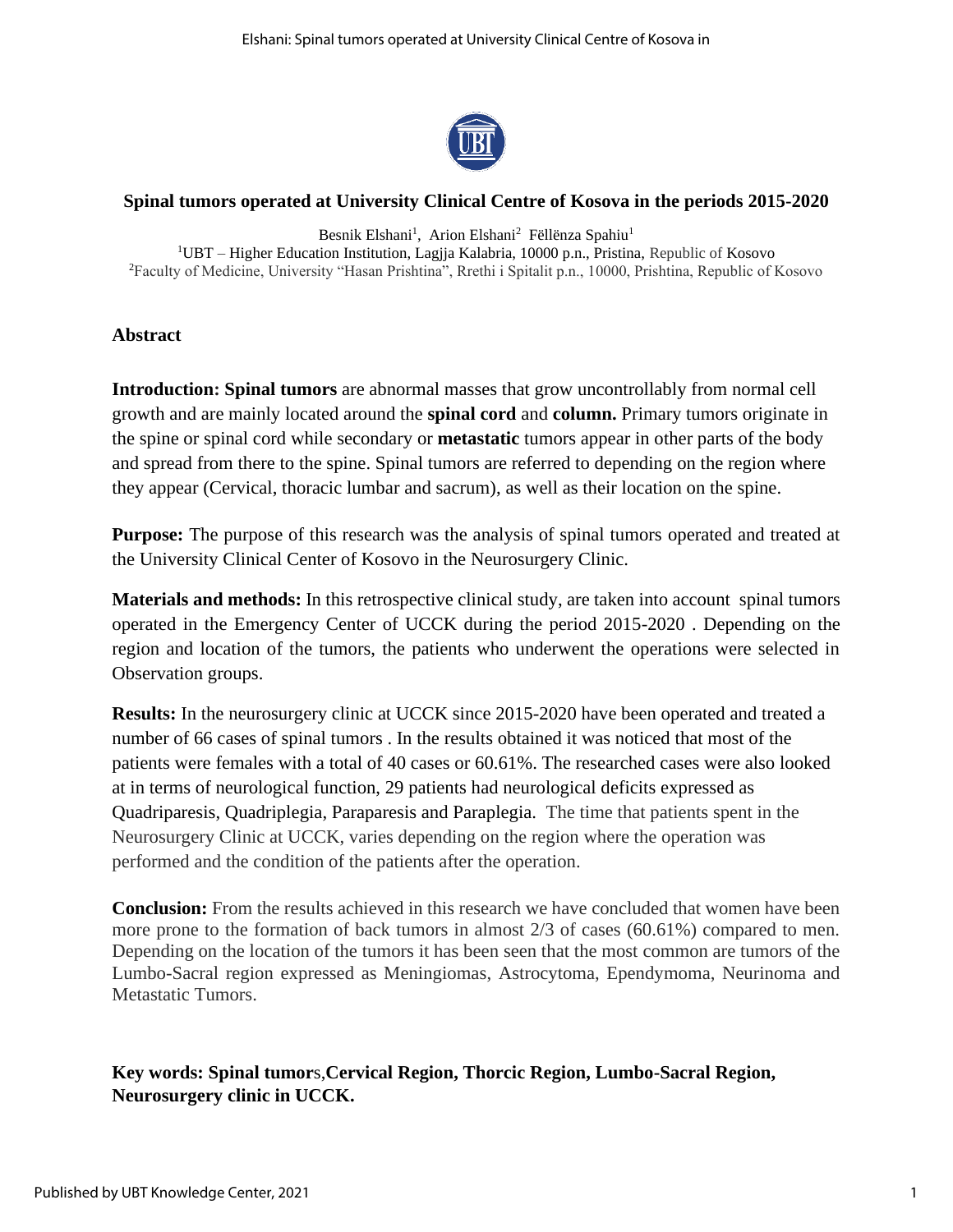# **1.Introduction**

**Spinal tumors** are abnormal masses that grow uncontrollably from normal cell growth and are mainly located around the **spinal cord** and **column.** They can be cancerous (**malignant**) and non-cancerous (**benign**). Primary tumors originate in the spine or spinal cord while secondary or **metastatic** tumors appear in other parts of the body and spread from there to the spine. Spinal tumors are referred to depending on the region where they appear (Cervical, thoracic lumbar and sacrum), as well as their location on the spine.<sup>[1]</sup>

**Intramedullary tumors** such as astrocytomas, ependymomas, and gliomas begin inside the cells within the spinal cord itself.

**Extramedullary tumors** (schwannomas, neurofibromas, meningiomas and nerve sheath tumors) can develop in the spinal cord membrane or along the nerve roots that emerge from the spinal cord, where they compress the spinal cord, causing problems with its function. [2]

**Extradural tumors** are the most common tumors that form outside the spinal cord and dura. Such tumors can be created by the vertebrae themselves (osteoid osteomas, osteoblastomas, osteosarcomas are considered primary tumors), but often come from tumors that metastasize from cancers of other organs. [3]

Primary Spinal Tumors are of particular importance, as their timely diagnosis and intervention provides a better prognosis and the possibility of cure. [4]

Spinal tumors, which most often involve the spinal cord, are often tumors metastasized from internal organs, for the diagnosis and treatment of which multidisciplinary knowledge is needed. These tumors make up a low percentage of the complaints and other symptoms that Originate from the spine.[5]

Spinal tumors based on the location in the spinal cord and on the nerves they affect, give symptoms such as back pain or pain in the legs, arms, clumsiness and problems with the bowels or bladder. [6]

After evaluating the patient's condition, conservative treatment such as physical therapy and nonsteroidal anti-inflammatory drugs may be started, and if this does not help to improve their condition, then imaging tests may be required such as CT (computed tomography) or MRI (magnetic resonance imaging), to verify the cause and origin of the pain. [6,7]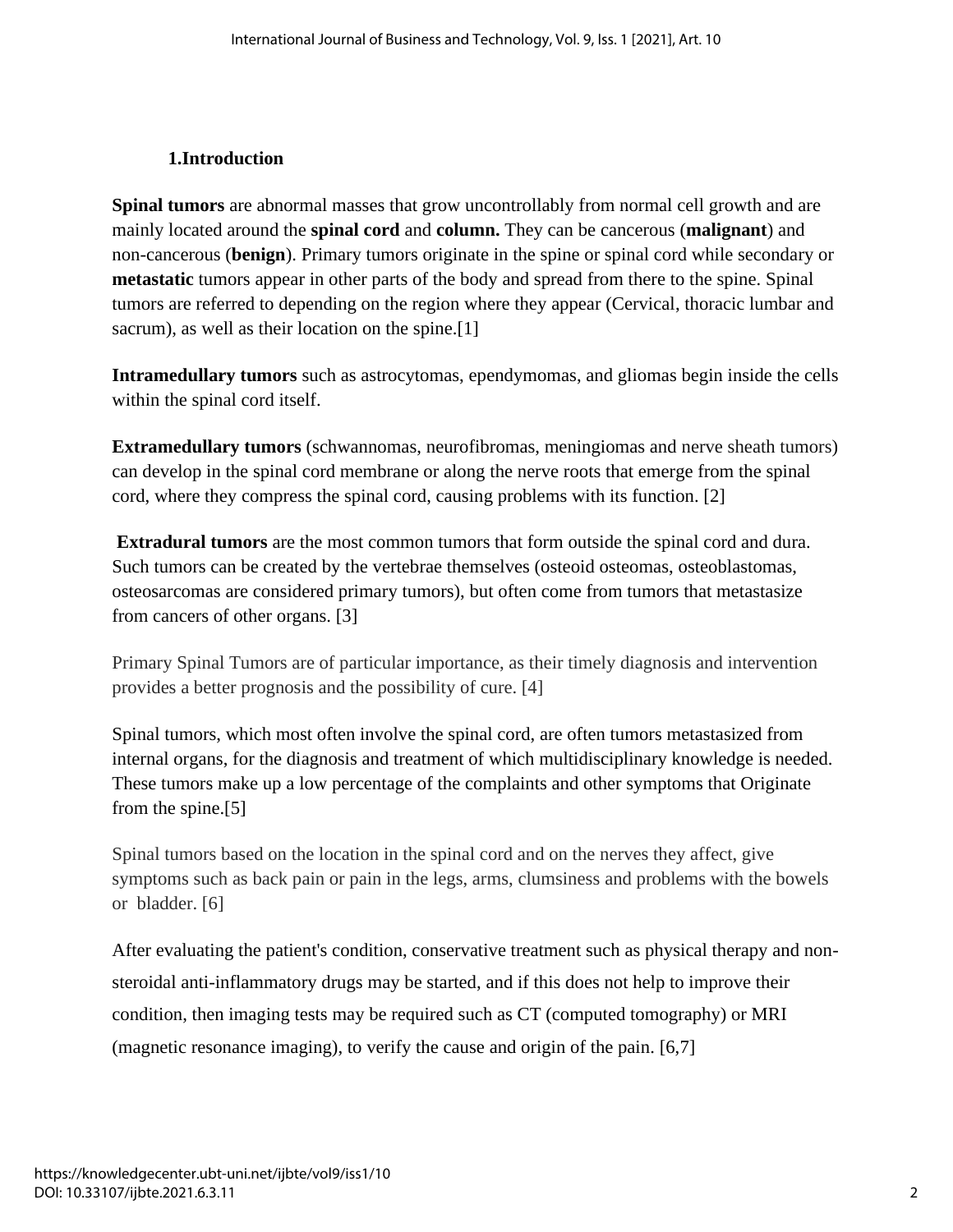# **2. Purpose**

The purpose of this research was the analysis of spinal tumors operated and treated at the University Clinical Center of Kosovo in the Neurosurgery Clinic.

The specific objectives were to analyze the treatment of patients with spinal tumors, their prevalence, location of the tumors in the spinal region and neurological deficits

# **3. Materials and methods**

In this retrospective clinical study, are taken into account spinal tumors operated in the Emergency Center of UCCK during the period 2015-2020 . Depending on the region and location of the tumors, the patients who underwent the operations were selected in Observation groups. The results obtained are presented in tables and graphs.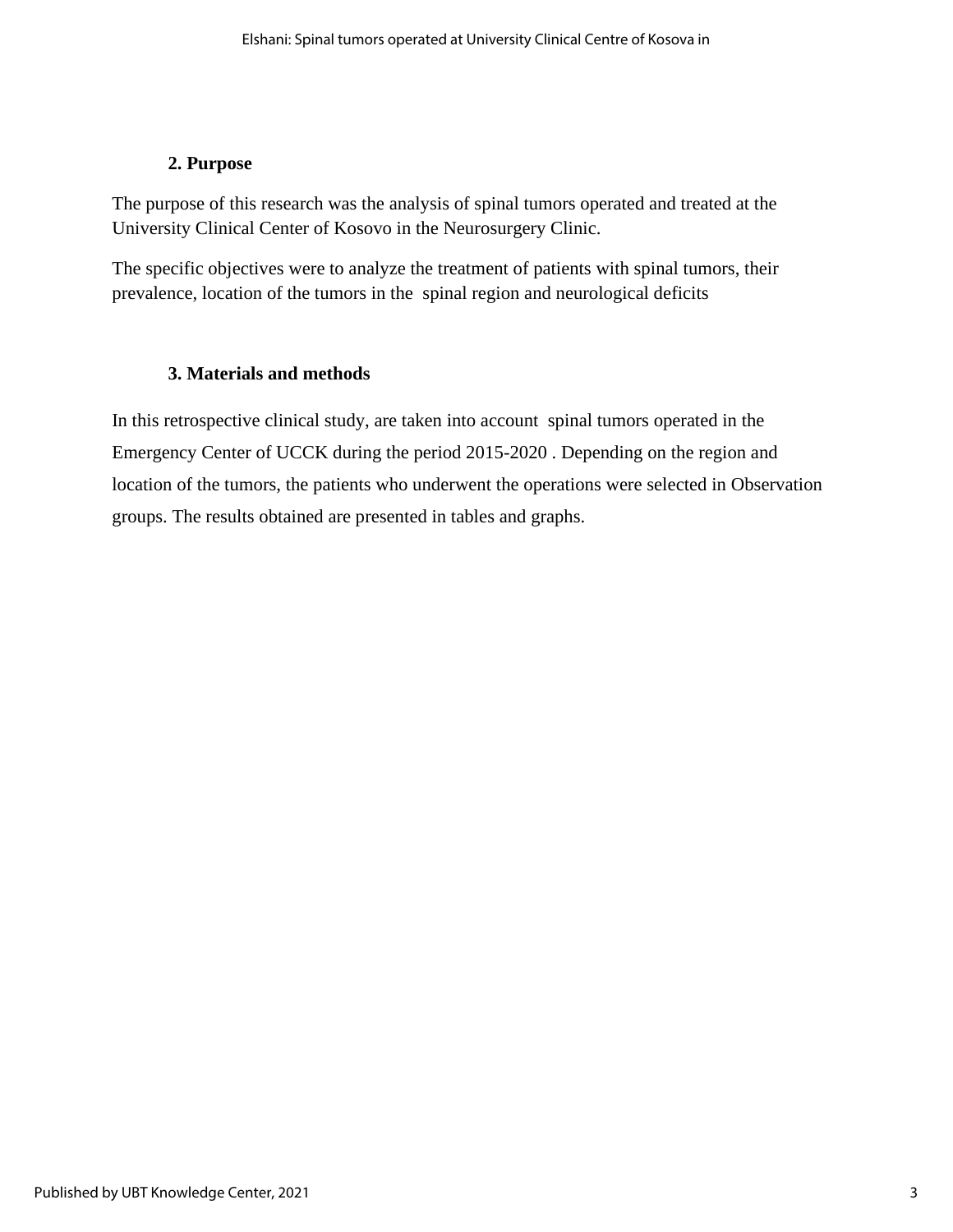## **4.Results**

In the neurosurgery clinic at UCCK since 2015-2020 have been operated and treated a number of 66 cases of spinal tumors . In the results obtained it was noticed that most of the patients were females with a total of 40 cases or 60.61%. The smallest number of registered cases was during 2016 with only 5 cases where 2 were males and 3 females, while the highest number was in 2017 and 2018 with 17 cases.

*Table 1: Performance of cases with Spinal Tumors operated by UCCK, sorted by year and gender,2015-2020*

| Year         | Cases |    | M     |    | F     |  |  |  |
|--------------|-------|----|-------|----|-------|--|--|--|
|              |       | N  | %     | N  | %     |  |  |  |
| 2015         | 6     | 3  | 50.00 | 3  | 50.00 |  |  |  |
| 2016         | 5     | 2  | 40.00 | 3  | 60.00 |  |  |  |
| 2017         | 17    | 7  | 41.18 | 10 | 58.82 |  |  |  |
| 2018         | 17    | 9  | 52.94 | 8  | 47.06 |  |  |  |
| 2019         | 12    | 3  | 25.00 | 9  | 75.00 |  |  |  |
| 2020         | 9     | 2  | 22.22 | 7  | 77.78 |  |  |  |
| <b>Total</b> | 66    | 26 | 39.39 | 40 | 60.61 |  |  |  |

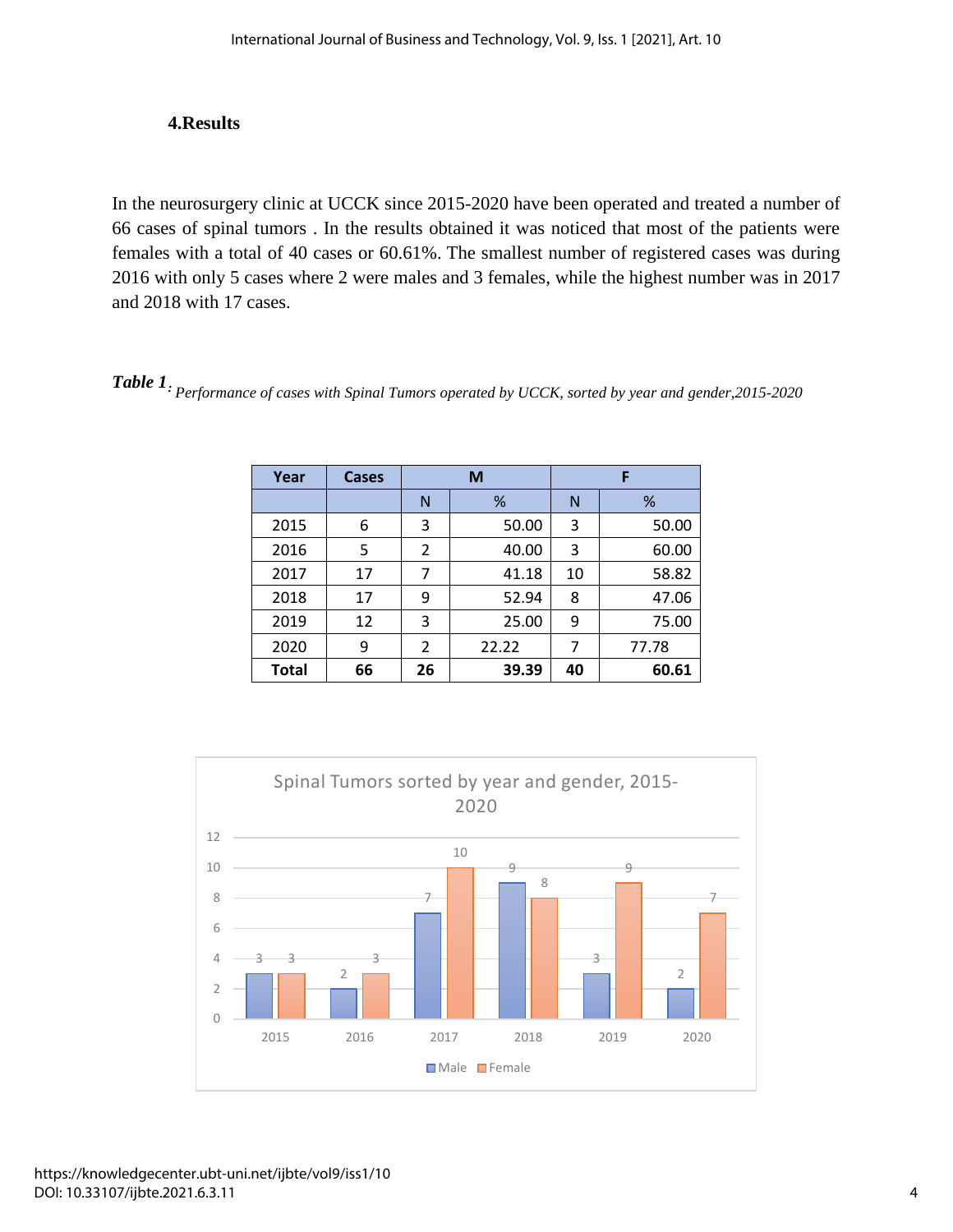Depending on the location where tumors are developed in the spine, we notice that most patients suffer from tumors of the Lumbo-Sacral region, with a number of 49 cases and least from the tumors of the cervical region with only 6 cases.

*Table 2: The spread of tumors based on location, sorted thrught the year and regions of the spine.*

|              |                        | Thoracic | Lumbo-Sacral |       |
|--------------|------------------------|----------|--------------|-------|
|              | <b>Cervical Region</b> | Region   | Region       | Total |
| 2015         |                        |          | 3            | 6     |
| 2016         |                        |          | 3            | 5     |
| 2017         | 2                      | 3        | 12           | 17    |
| 2018         |                        |          | 12           | 17    |
| 2019         |                        |          | 11           | 12    |
| 2020         |                        |          | 8            | 9     |
| <b>Total</b> | 6                      |          | 49           | 66    |

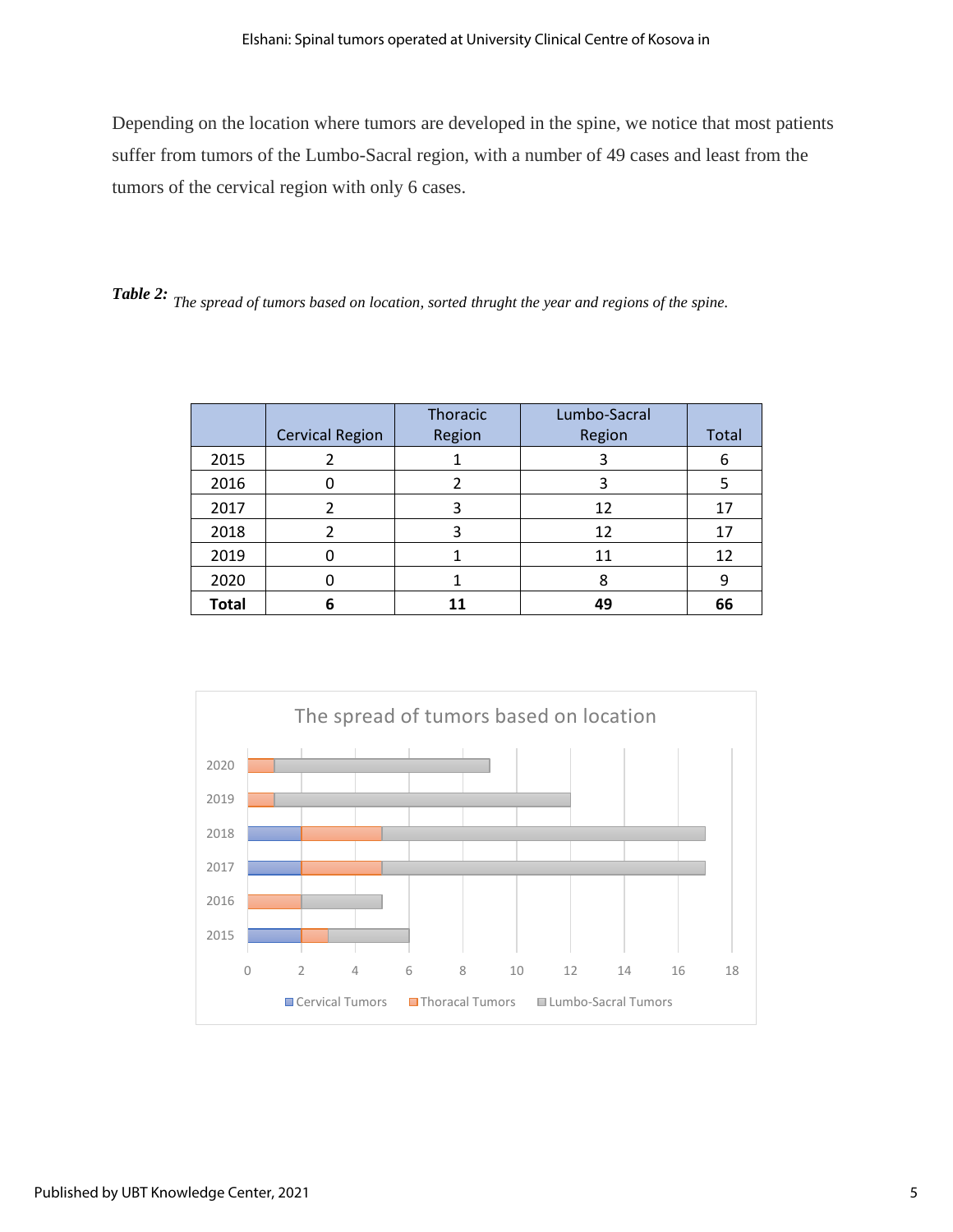Based on the type of tumors, it has been observed that in the cervical and thoracic region only meningioma tumors are encountered with 6 and 11 cases, while in the lumbo-sacral region the tumor types are more variable, encountering Meningioma, Astrocytoma, Ependymoma, Neurinoma and Metastatic Tumors, of which the most pronounced are Astrocytoma with 15 and Ependymoma with 13 cases.

| <b>Types of Tumors</b>   | <b>Cervical Region</b> | <b>Thoracal Region</b> | Lumbo-Sacral Region | <b>Total</b> |
|--------------------------|------------------------|------------------------|---------------------|--------------|
| Meningioma               |                        | 11                     |                     | 22           |
| Astrocytoma              |                        |                        | 15                  | 15           |
| Ependymoma               |                        |                        |                     |              |
| Neurinoma                |                        |                        |                     |              |
| <b>Metastatic Tumors</b> |                        |                        |                     |              |
| <b>Total</b>             |                        |                        | 49                  | 66           |

*Table 3: The spread of different types of spinal tumors in different regions of the spine*

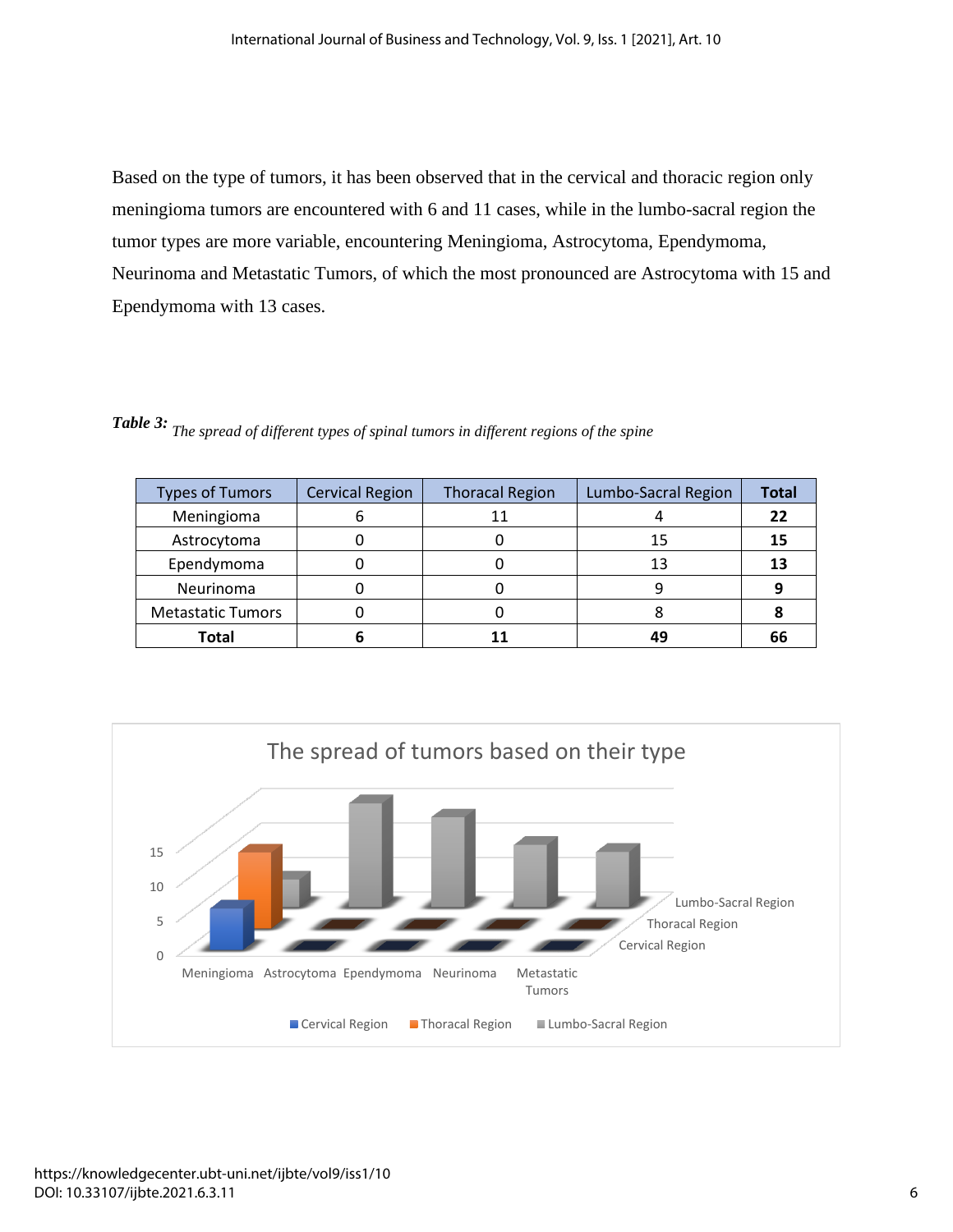The researched cases were also looked at in terms of neurological function, in which case it was understood that out of 66 cases observed, 29 of them had neurological deficits expressed as Quadriparesis, Quadriplegia, Paraparesis and Paraplegia. Looking at the results we understand that patients with tumors in the cervical region are more prone to quadriplegia, while on the other hand more frequent deficits in the form of Paraparesis with 19 cases and paraplegia with 7 cases were expressed in patients with tumors in the Lumbo-Sacral region.

*Table 4: Spinal tumors associated with neurological deficits, sorted by region where they are located*

|                        |                              | Without                  |  |                |       |
|------------------------|------------------------------|--------------------------|--|----------------|-------|
|                        |                              |                          |  | Neurologic     |       |
|                        | Quadriparesis   Quadriplegia | Paraparesis   Paraplegic |  | <b>Deficit</b> | Total |
| <b>Cervical Region</b> |                              |                          |  |                | 6     |
| <b>Thoracal Region</b> |                              |                          |  | 8              | 11    |
| Lumbo-Sacral Region    |                              |                          |  | 25             | 49    |
| Total                  |                              | 19                       |  | 37             | 66    |

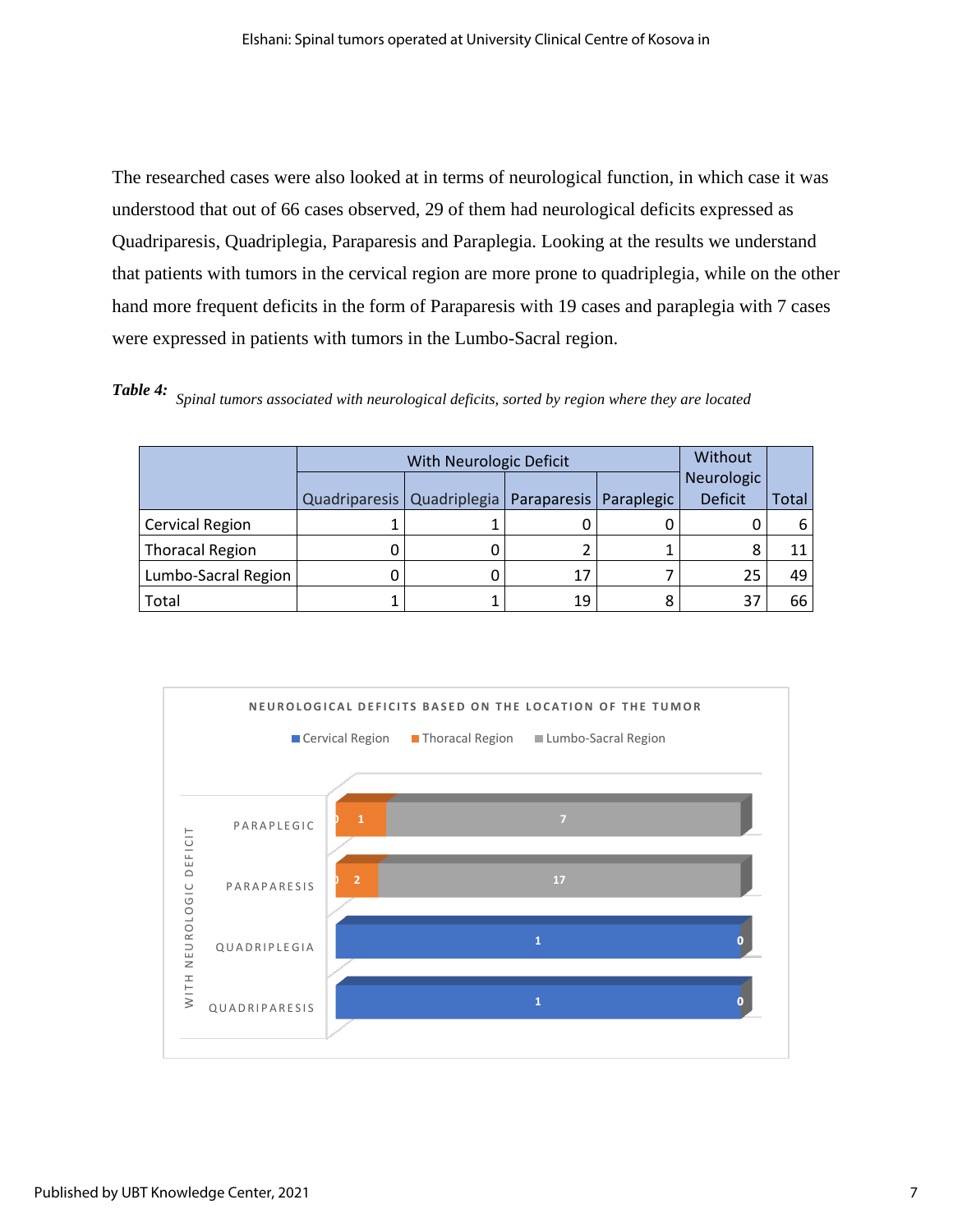The time that patients spent in the Neurosurgery Clinic at UCCK, varies depending on the region where the operation was performed and the condition of the patients after the operation. Patients who did not have neurological problems spent an average of 10-14 days in the clinic, patients who showed neurological deficits in the form of paraparesis had a stay of 18-22 days while those with deficits in the form of Paraplegia 25-30 days.

*Table 5: Number of days hospitalized, sorted by tumor region and postoperative condition with or without neurological deficits*

|                            |                            |          | <b>Hospitalized Days</b> |              |          |                |          |          |          |                 |              |          |    |          | Total    |                 |                 |                 |              |                |              |                 |                |
|----------------------------|----------------------------|----------|--------------------------|--------------|----------|----------------|----------|----------|----------|-----------------|--------------|----------|----|----------|----------|-----------------|-----------------|-----------------|--------------|----------------|--------------|-----------------|----------------|
|                            |                            | 10       | 11                       | 12           | 13       | 14             | 15       | 16       | 17       | 18 <sup>1</sup> | 19           | 20       | 21 | 22       | 23       | 24 <sup>1</sup> | 25 <sub>1</sub> | 26 <sup>1</sup> |              | $27$   28   29 |              | 30 <sup>2</sup> |                |
|                            | Non-deficit                | 0        | 2                        | 0            |          | 1              | 0        | 0        | 0        | 0               | 0            | 0        | 0  | 0        | 0        | 0               | 0               | 0               | 0            | $\Omega$       | 0            | $\Omega$        | $\overline{4}$ |
| Cervical<br>Region         | with Deficit + paraparesis | 0        | 0                        | 0            | $\Omega$ | 0              | 0        | 0        | 0        | 0               | $\mathbf{1}$ | 0        | 0  | 0        | 0        | 0               | 0               | 0               | 0            | $\Omega$       | 0            | $\Omega$        | 1              |
|                            | with Deficit + paraplegic  | 0        | 0                        | 0            | 0        | 0              | 0        | $\Omega$ | 0        | $\Omega$        | 0            | 0        | 0  | $\Omega$ | $\Omega$ | 0               | $\Omega$        | $\Omega$        | $\mathbf{1}$ | $\Omega$       | 0            | $\Omega$        | 1              |
| Thoracal<br>Region         | Non-deficit                | $\Omega$ | $\mathbf{1}$             | $\mathbf{1}$ | 4        | $\overline{2}$ | 0        | $\Omega$ | $\Omega$ | $\Omega$        | $\Omega$     | 0        | 0  | $\Omega$ | 0        | $\Omega$        | $\Omega$        | $\Omega$        | $\Omega$     | 0              | $\Omega$     | $\Omega$        | 8              |
|                            | with Deficit + paraparesis | 0        | 0                        | 0            | 0        | $\Omega$       | 0        | $\Omega$ | $\Omega$ | $\Omega$        | $\Omega$     | 1        | 1  | $\Omega$ | 0        | 0               | $\Omega$        | $\Omega$        | $\Omega$     | 0              | 0            | $\Omega$        | 2              |
|                            | with Deficit + paraplegic  | 0        | 0                        | $\Omega$     | 0        | $\Omega$       | 0        | $\Omega$ | $\Omega$ | $\Omega$        | $\Omega$     | $\Omega$ | 0  | $\Omega$ | 0        | 0               | 0               | $\Omega$        | $\Omega$     | $\Omega$       | $\mathbf{1}$ | $\Omega$        | 1              |
| Lumbo-<br>Sacral<br>Region | Non-deficit                | 3        | 6                        | 5            | 8        | 3              | 0        | $\Omega$ | 0        | 0               | $\Omega$     | $\Omega$ | 0  | 0        | 0        | <sup>0</sup>    | $\Omega$        | $\Omega$        | $\Omega$     | 0              | 0            | O               | 25             |
|                            | with Deficit + paraparesis | 0        | $\Omega$                 | $\Omega$     | O        | $\Omega$       | $\Omega$ | $\Omega$ | $\Omega$ | $\overline{2}$  | 4            | 7        | 1  | 3        | 0        | 0               | $\Omega$        | $\Omega$        | $\Omega$     | $\Omega$       | $\Omega$     | O               | 17             |
|                            | with Deficit + paraplegic  | 0        | 0                        | 0            | 0        | 0              | 0        | 0        | 0        | 0               | 0            | 0        | 0  | 0        | 0        | 0               | 1               | $\overline{2}$  | $\Omega$     | $\mathbf{1}$   | 3            | 0               | 7              |
| Total                      |                            | 3        | 9                        | 6            | 13       | 6              | 0        | 0        | 0        | $\overline{2}$  | 5            | 8        | 2  | 3        | 0        |                 | 1               | 2               | 1            | 1              | 4            |                 | 66             |



# https://knowledgecenter.ubt-uni.net/ijbte/vol9/iss1/10 DOI: 10.33107/ijbte.2021.6.3.11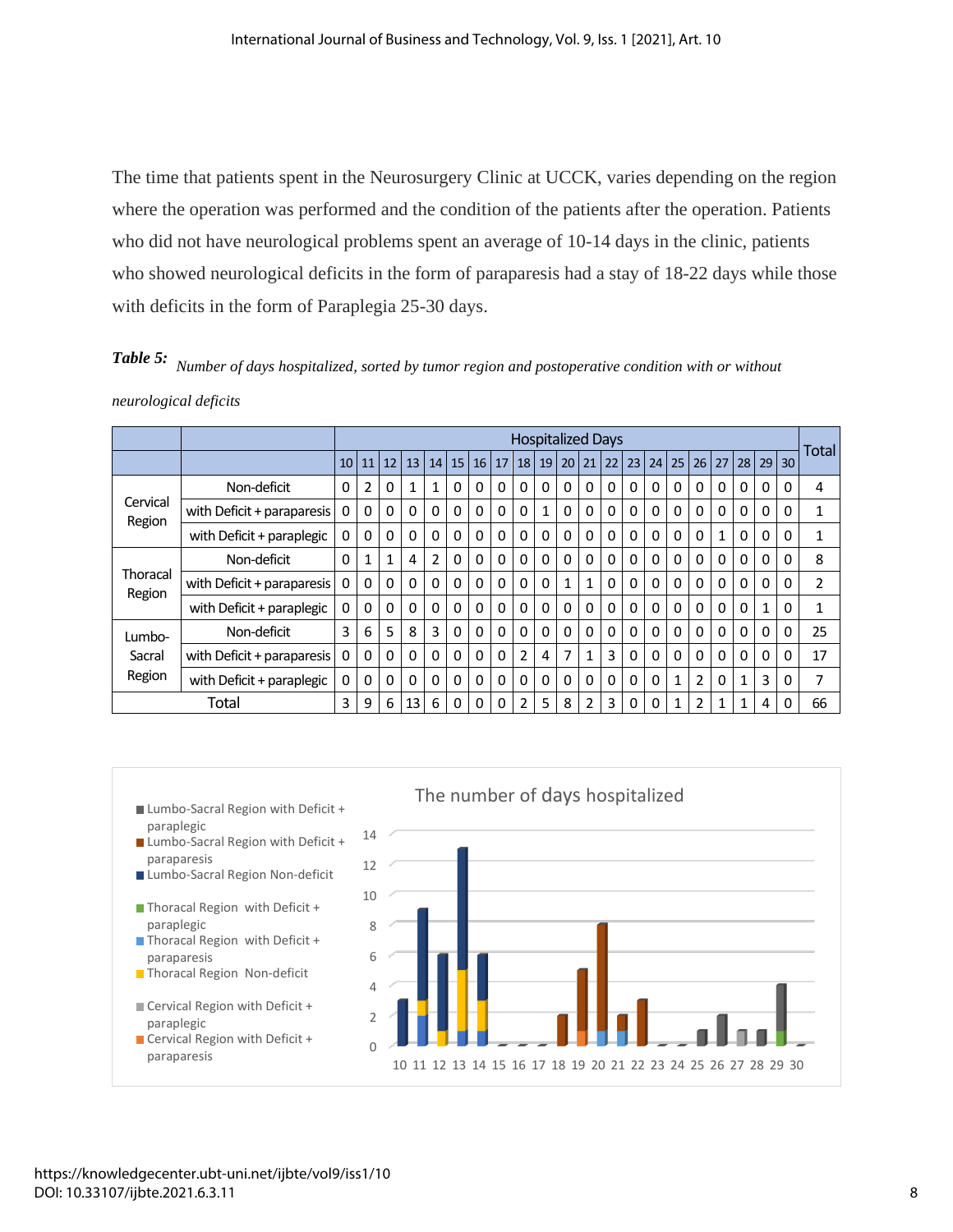# **5. Discussion**

In the results of spinal tumors operated in the Neurosurgery Clinic at UCCK, it was noticed that more than half of the operated cases (60.61%) were female. In a study conducted in 2021 by the American Cancer Society, which analyzed the incidence of central nervous system tumors, they concluded that the chances of developing CNS tumors are slightly higher in women, but the chances that tumors developed are malignant, are larger in males. The increase in the incidence of CNS tumors in women was also seen in the results published by a registry research in Gironde (France), where during the research it is shown a trend of increasing CNS tumors, which had a more pronounced increase in females. [8,9]

When we looked at spinal tumors in the results we found that most of them are located in the Lumbo-Sacral region, followed by the thoracic region and less in the cervical region, slightly different results were seen in the study of spinal metastases at the University of Missouri at Columbia, where it is said that tumors are most often found in the thoracic region, followed by the Lumbar Region. [10]

Out of 66 cases, only 6 tumors were in the Cervical region and all of them were meningiomas, while with tumors in the Lumbo-Sakral region there were 49 cases where astrocytomas and ependymomas dominated. In a publication by the American Society of Neurological Surgeons the results show that astrocytomas and ependymomas are the most common tumors and are most commonly found in the thoracic region followed by the cervical region. [1]

Neurological tumors have caused neurological damage that has led to various deficits and symptoms such as Quadriparesis, Quadriplegia, Paraparesis and Paraplegia. In a case reported by Baylors University Medical Center in Texas of an 18 year old person who while riding a motorcycle had an accident, after performing diagnostic methods it was seen that the patient experienced a neurological deficit caused by intramedullary cervicothoracic ependymoma. The position of the spinal cord is of a restrictive nature that in case of compression, contributes to causing neurological deficits.[11,12]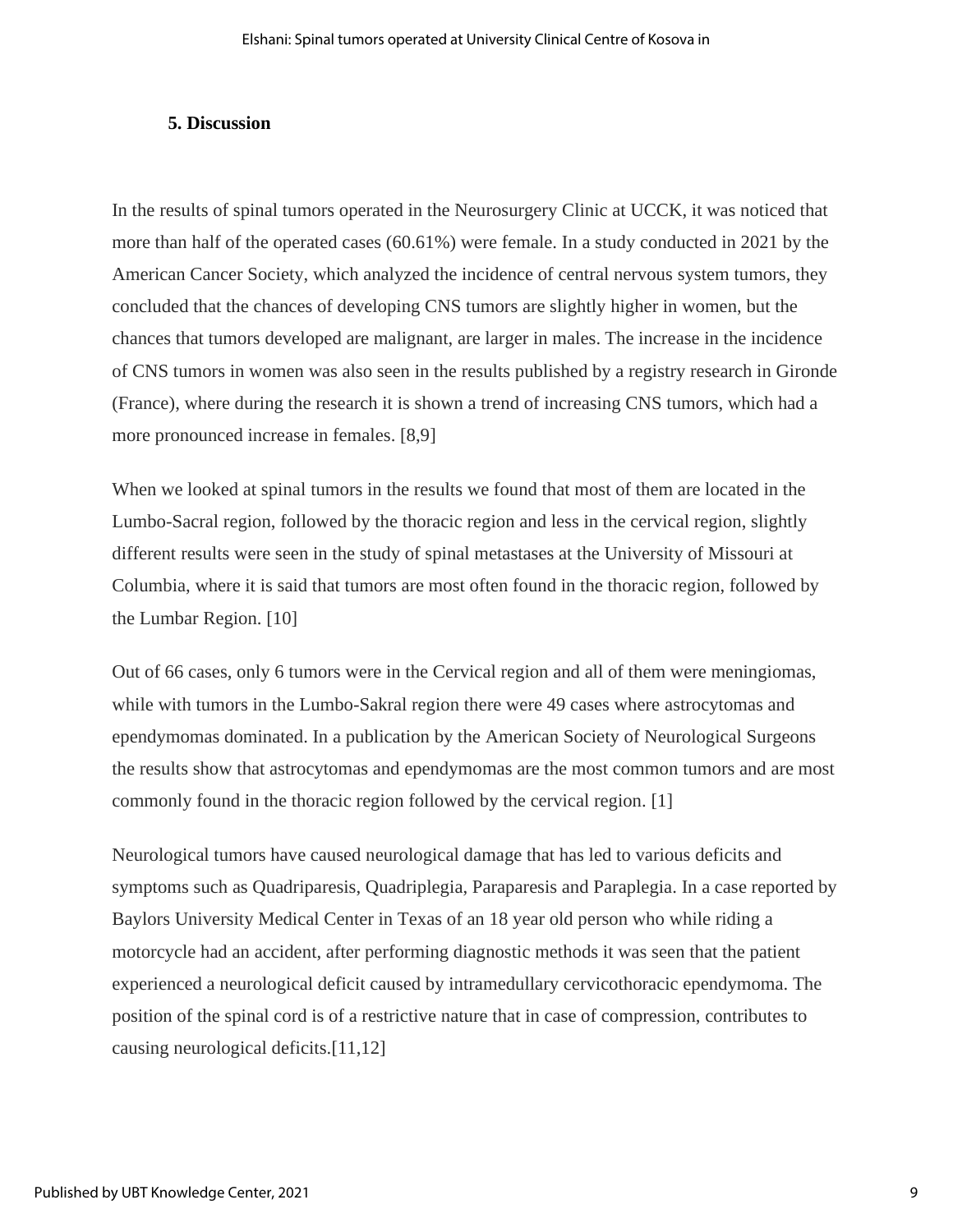The days of hospitalization of patients have been dependent on the type of tumor, thus ranging from 10-30 days. Patients with neurological deficits had a worse prognosis, so they stayed longer in hospital care. In a publication published in the Neurosurgeons of New Jersey, hospital stays in normal cases averaged 3-5 days, with the rest of the treatment done at home. Depending on the type of tumor, the recovery time is from 3-4 weeks for intradural tumors to 3-6 months for metastatic tumors.[13]

# **6. Conclusion**

From the results achieved in this research we have concluded that females have been more prone to the formation of spinal tumors in almost 2/3 of cases (60.61%) compared to men. Depending on the location of the tumors it has been seen that the most common are tumors of the Lumbo-Sacral region with 4 times more than tumors of the thoracic region and 8 times more than tumors of the cervical region.

In the cervical and thoracic region only Meningeomas are expressed, while in the Lumbo-Sacral region there are different types of tumors where besides meningiomas there are also Astrocytoma, Ependymoma, Neurinoma and Metastatic Tumors.

The presence of different types of tumors in different locations in the spine is expressed with neurological deficits in the form of Quadriparesis, Quadriplegia, Paraparesis and Paraplegia in 29 patients or 44% of all cases. A noticeable feature of the tumors of the cervical region is the deficit expressed more in the form of Quadriparesis, Quadriplegia, while the tumors of the Lumbo-Sacral region are expressed more with deficits in the form of Paraparesis and Paraplegia.

Patients with spinal tumors have been ordered to stay in hospital for a period of 10 to 30 days depending on the region the operation was performed and their condition . Deficits mostly came from tumors of the lumbosacral region, and in terms of the type of neurological deficit are most often expressed in the form of paraparesis.